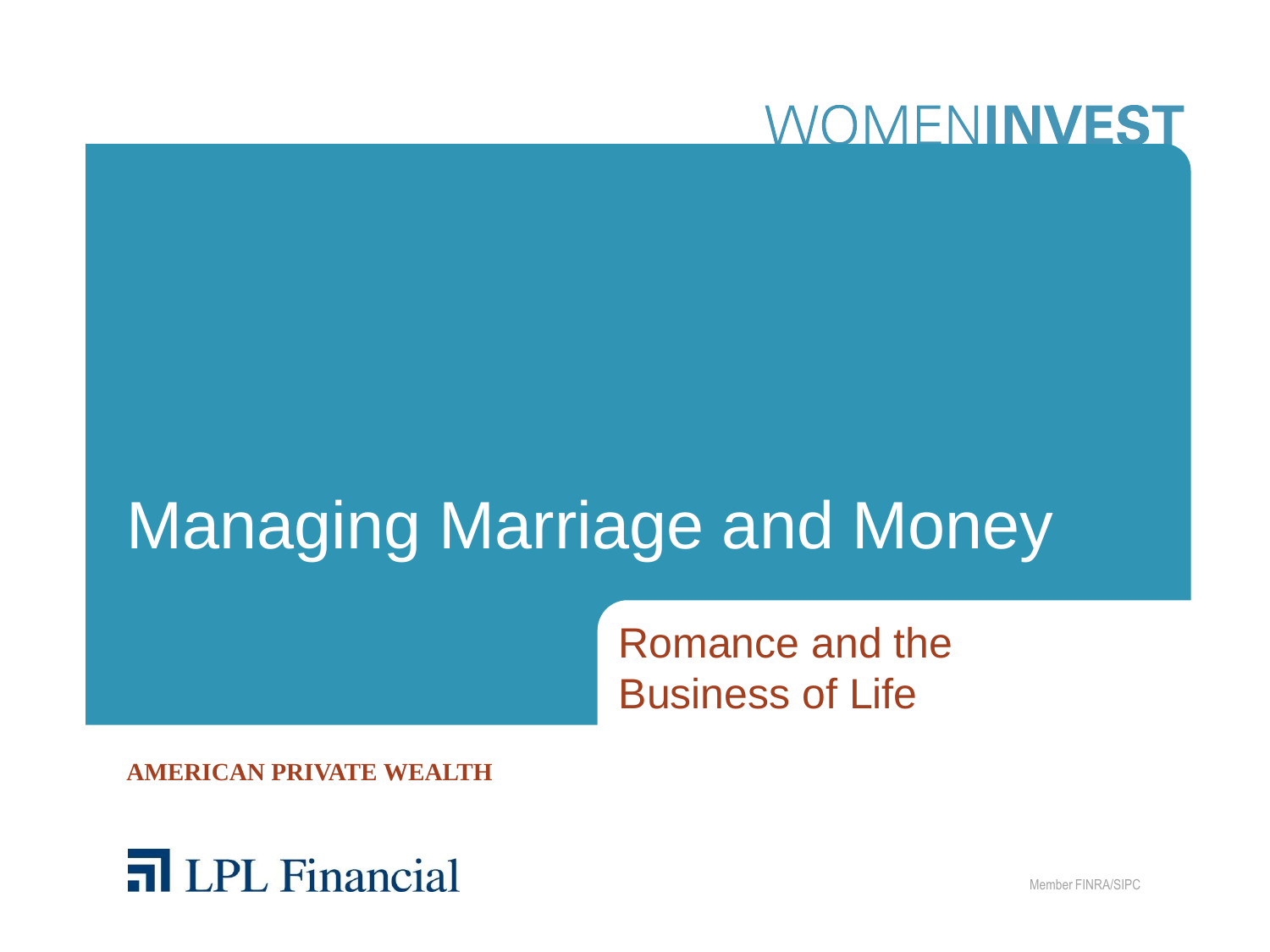#### Romance and the Business of Life

## Money does not need to control or define a marriage.

## How money impacts your relationship is up to you.

This presentation was created for educational and informational purposes only and is not intended as ERISA, tax, legal or investment advice. The presenter is providing educational services only and is not able to provide participants with investment advice specific to their particular needs. If you are seeking investment advice specific to your needs, such advice services must be obtained on your own separate from this educational presentation.

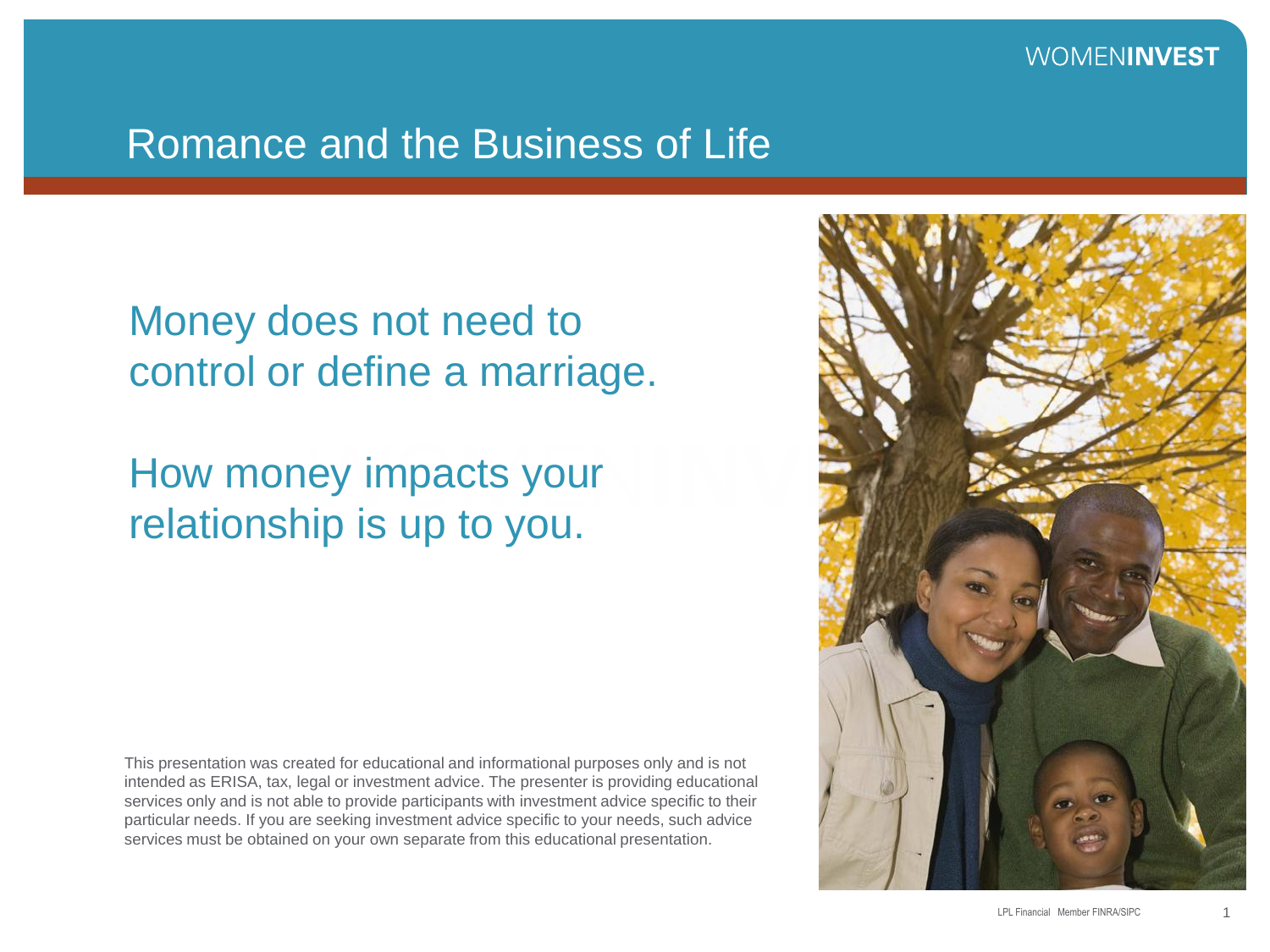#### Current Research

- 1. Married people have more money
- 2. Consumer debt strains a marriage
- 3. Assets strengthen a marriage
- 4. Husbands and wives tend to see their personal financial world differently

University of Virginia State of Unions Report 2009, *Bank On It, Thrift Couple are the Happiest,* by Jeffrey Dew Ohio State University Center for Human Resource Research, 2005, by Jay Zagorsky

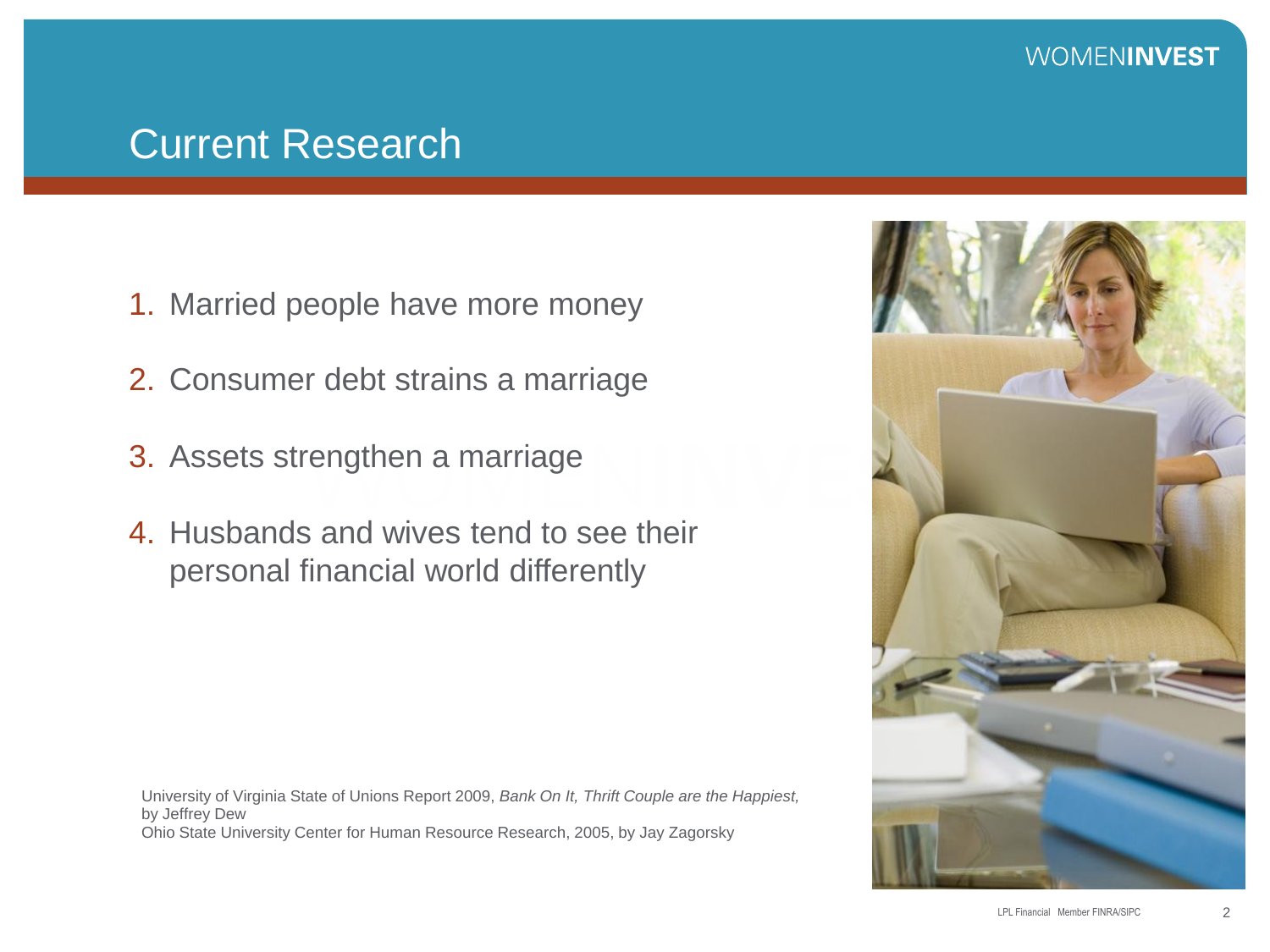#### What causes the most tension in your marriage?

- A. Money B. Sex C. The remote control E. Alcohol F. Chores
- D. Religion

Ohio State University Center for Human Resource Research 2005, by Jay Zagorsky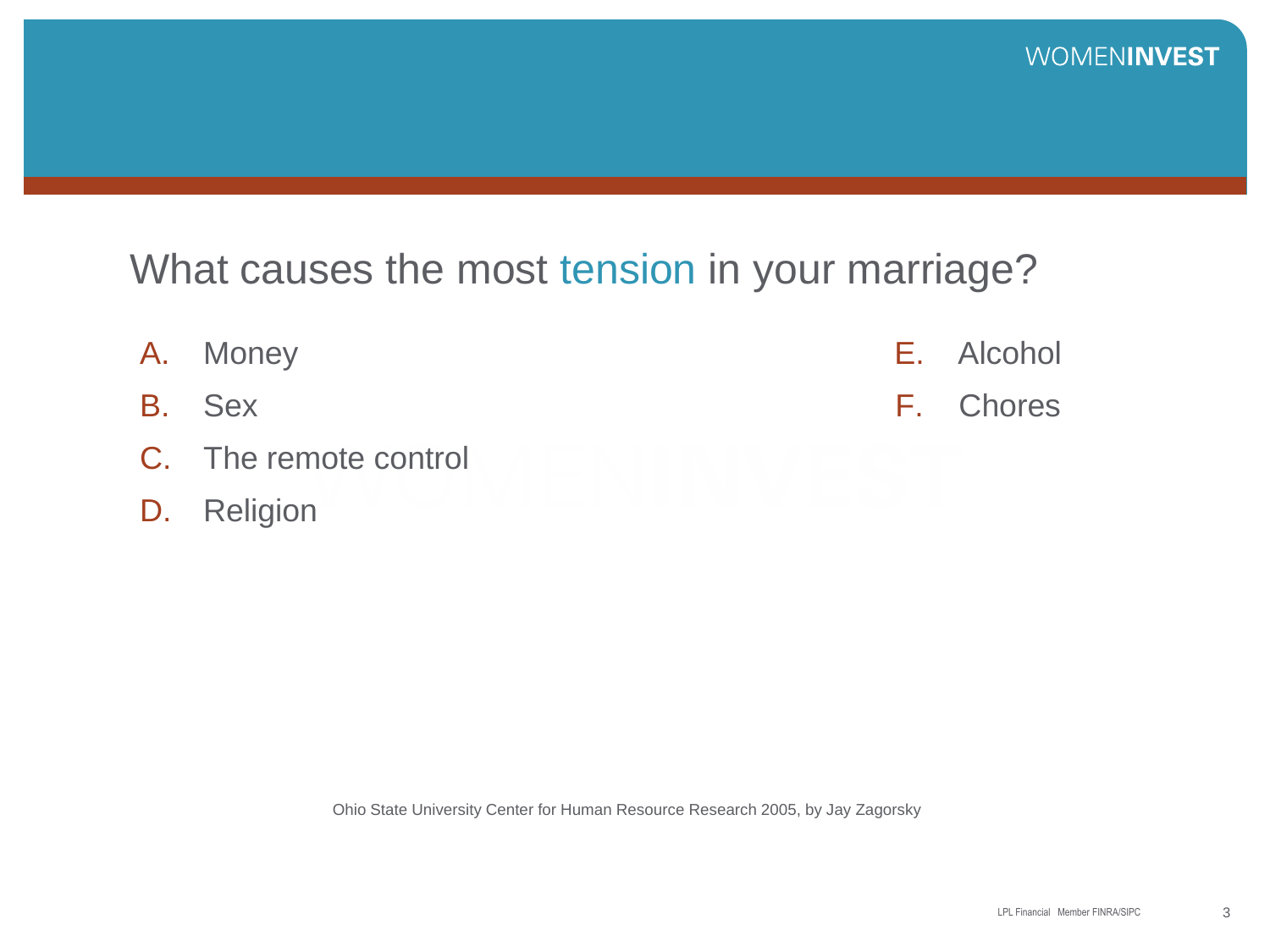What makes money and marriage work?

- Open and respectful communication
- **Shared beliefs and values**
- **Agreements and good habits/systems/policies**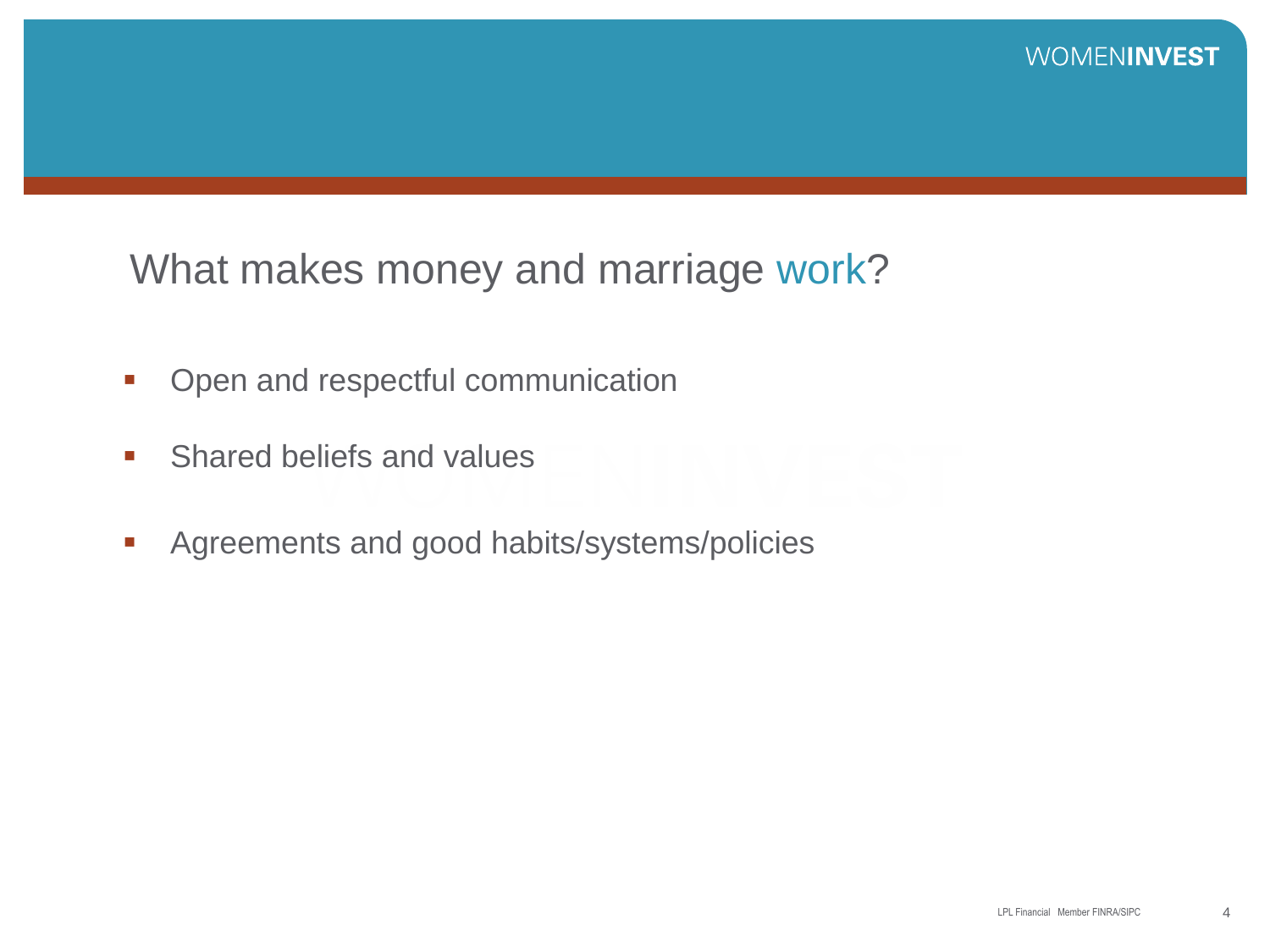#### **Communication**

Communication is the key that opens many locked doors within a marriage.

Once the doors are open the ability to compromise and make mutually comfortable agreements keeps a marriage healthy.

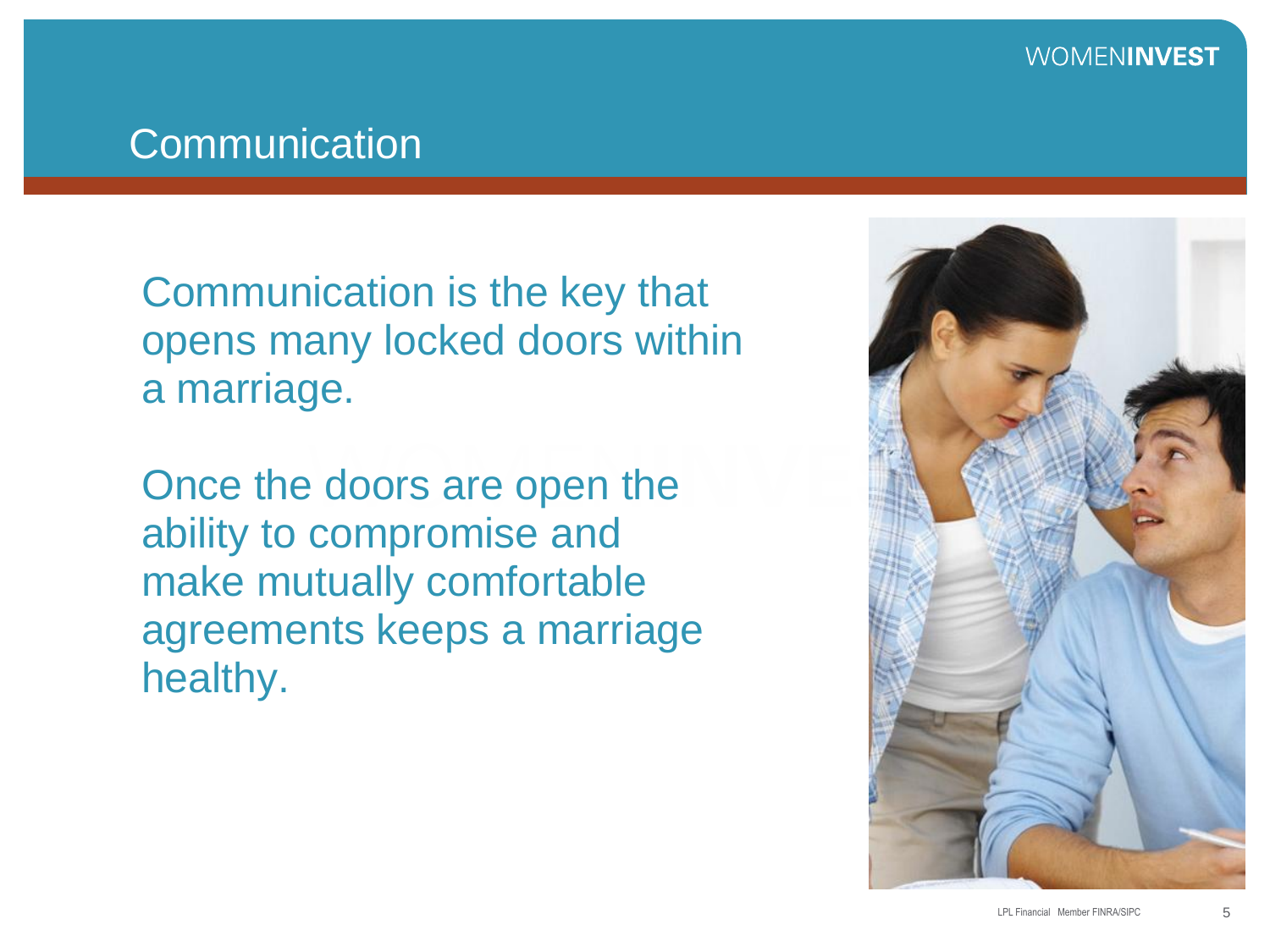## How much time do you and your spouse spend talking every day?

- A. One hour
- B. Three hours
- C. Thirty minutes
- D. Five minutes
- E. Who has time to talk?

9 Tell-Tale Signs of Poor Communication in Relationships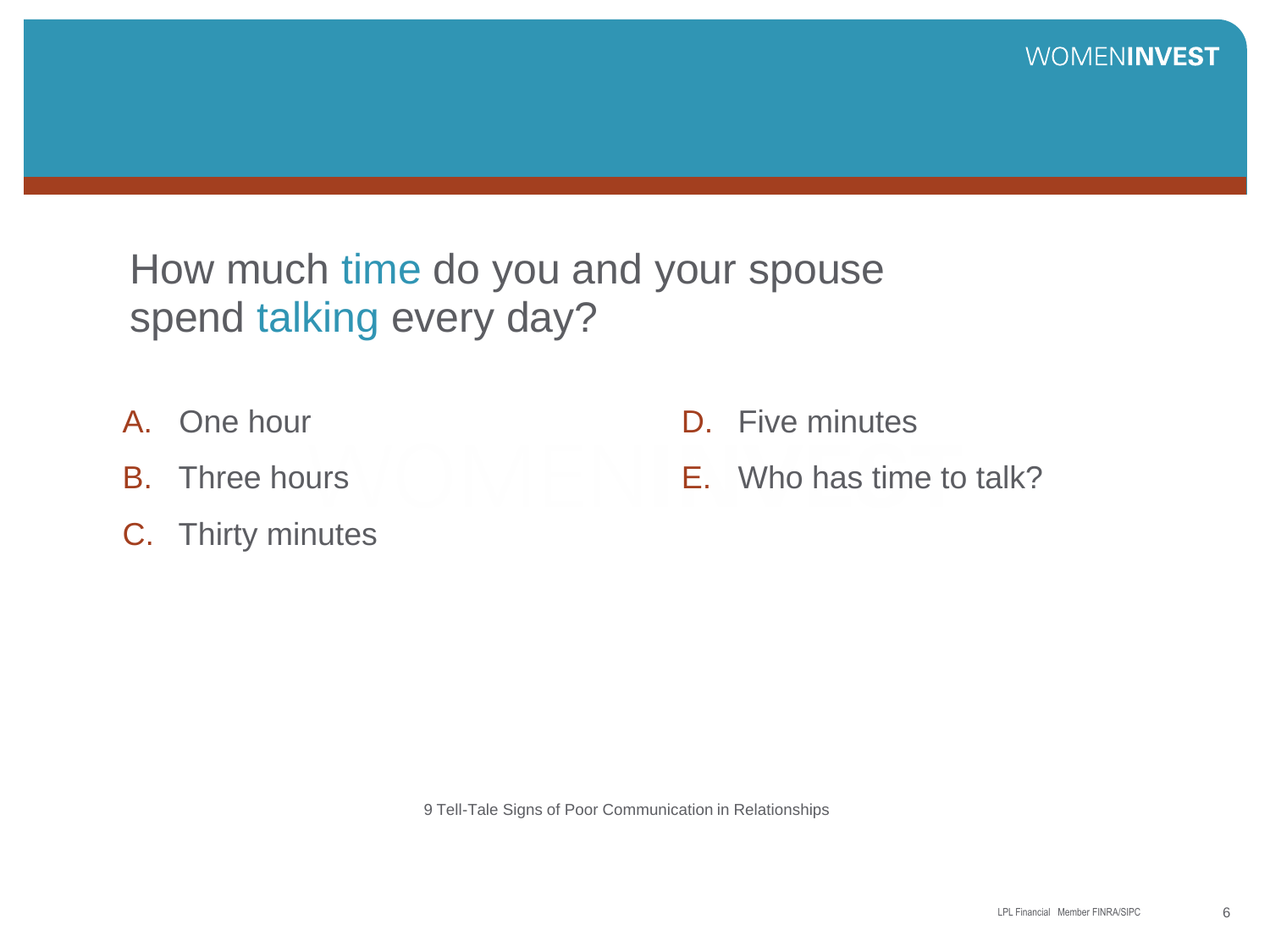## What makes it tough to talk about money?

.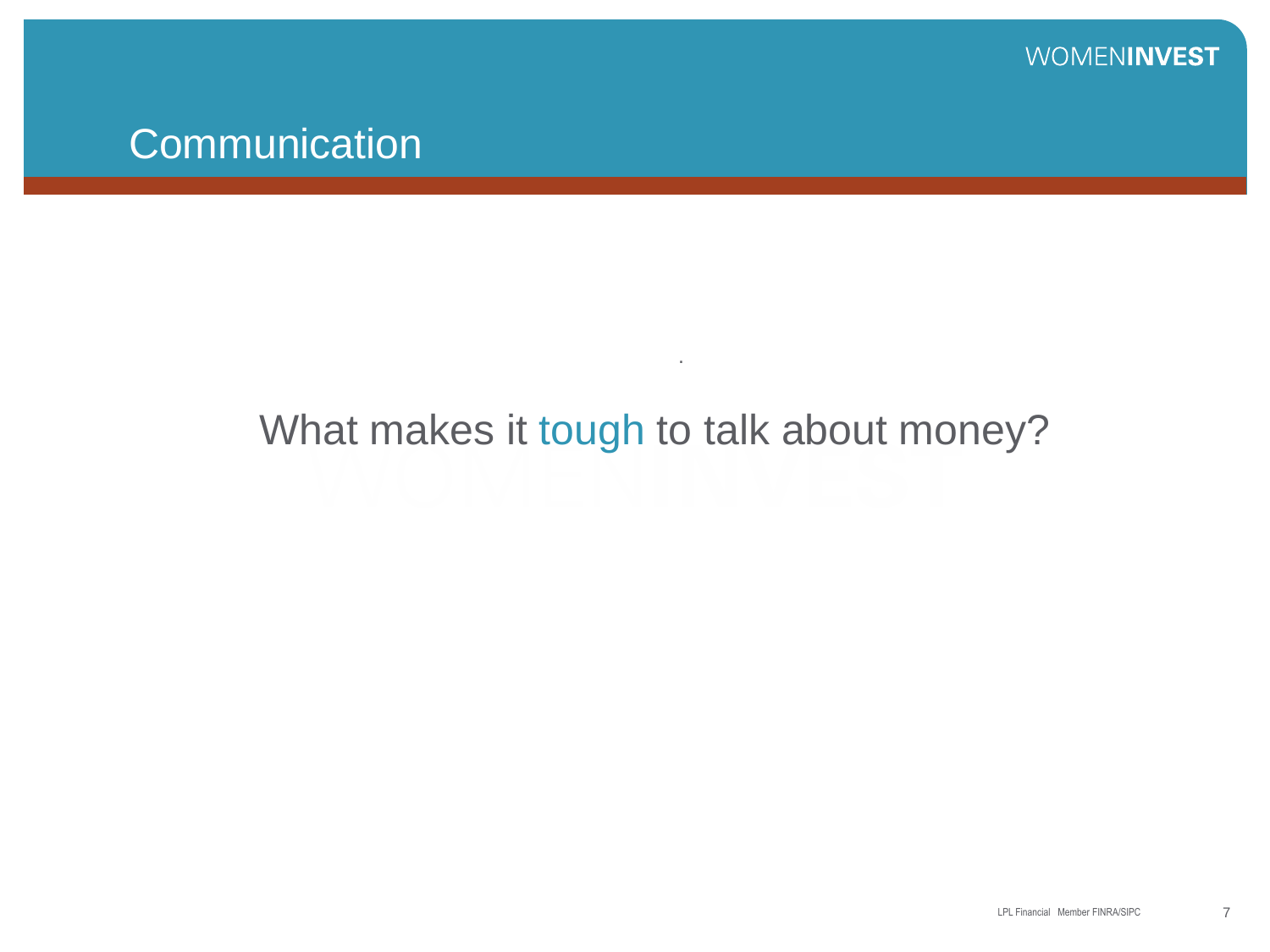## **Communication**

## 'We don't know how.'

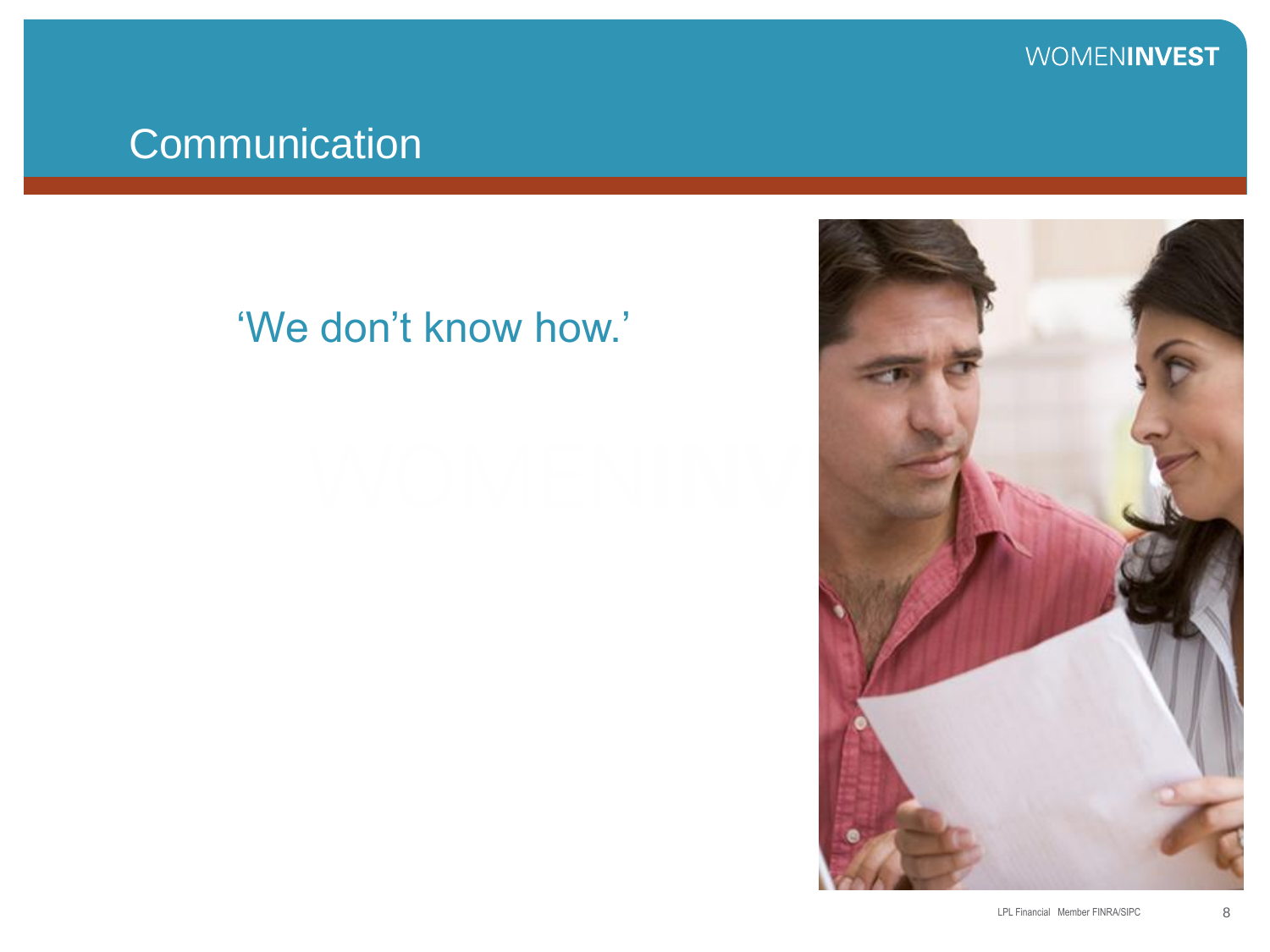#### Build a Communication Bridge

- **We each have preferred communication styles**
- Most of the time we use our **socialized style** to accommodate other people"s style
- **When pressured, stressed or confused we revert** to old patterns and our **hard wired style**.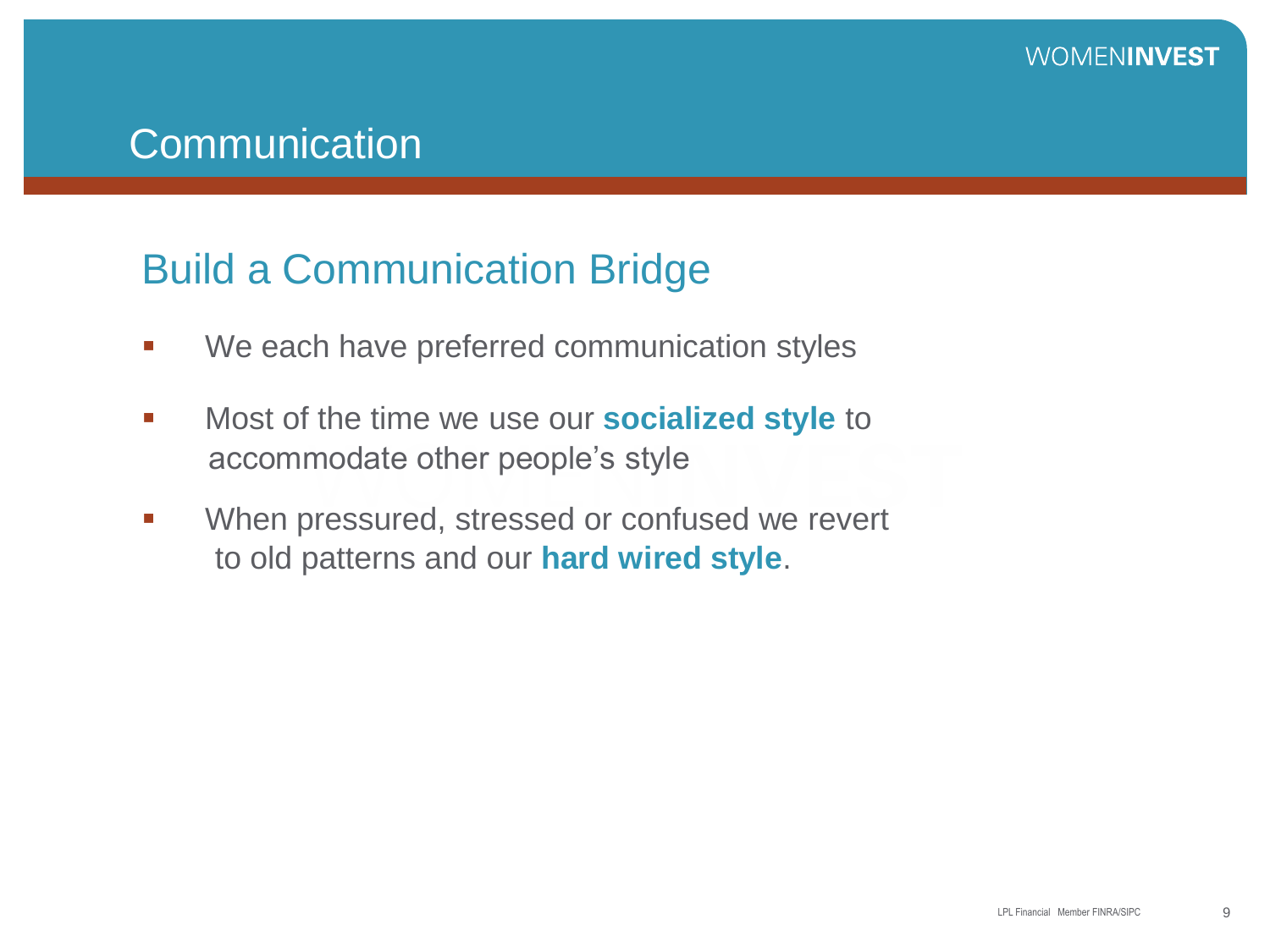#### **Communication**

## Socialized vs. Hard Wired

Couples frequently have different, hard wired communication styles.

When life is smooth, different styles can work well.

Stress can cause the differences to collide making communication difficult, sometimes impossible.

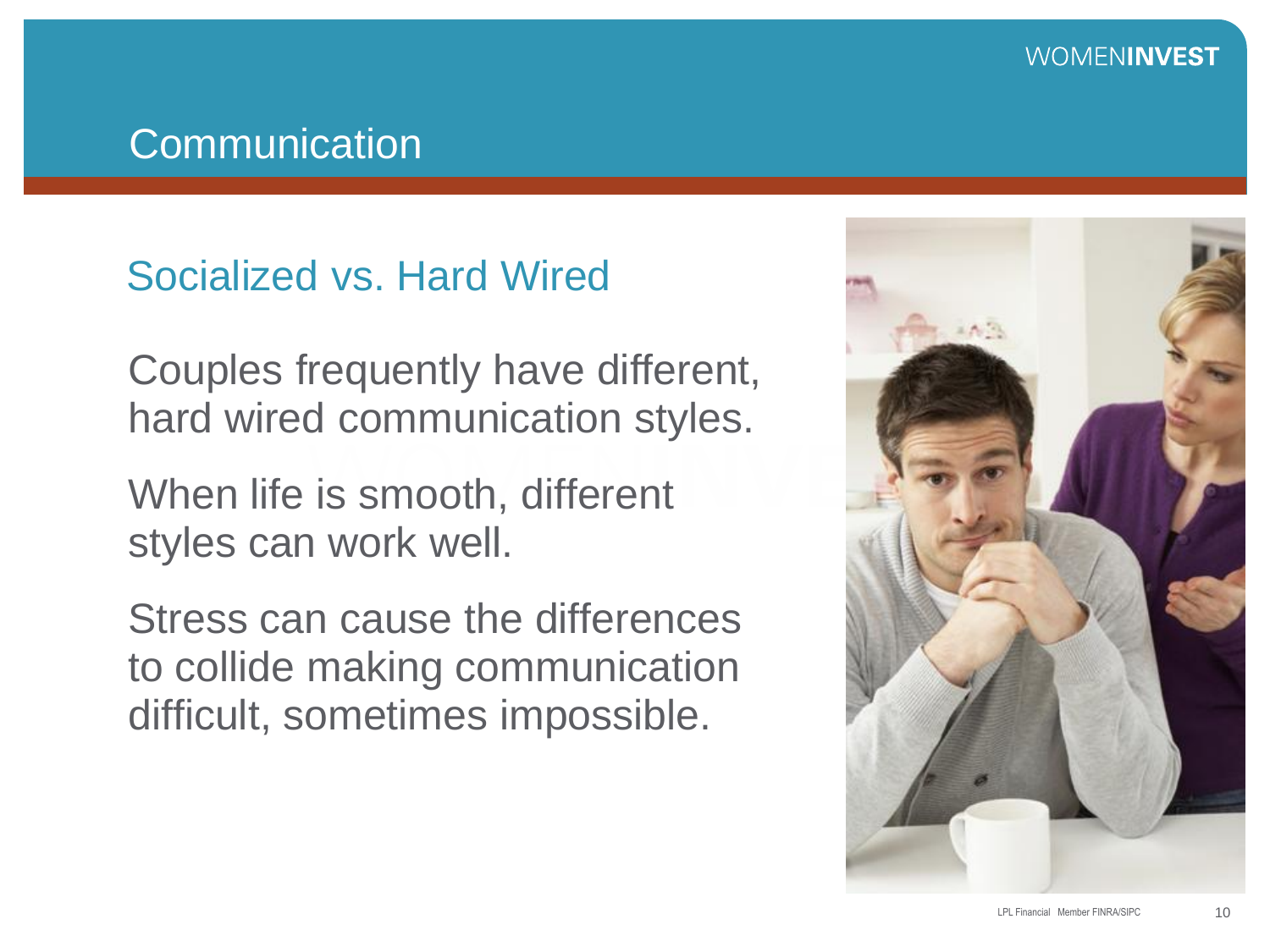#### **Communication**

#### What to do?

- 1. Discover your own communication preferences
- 2. Discover your spouse's preferences
- 3. Build a bridge to accommodate and connect your different styles, especially when you talk about money

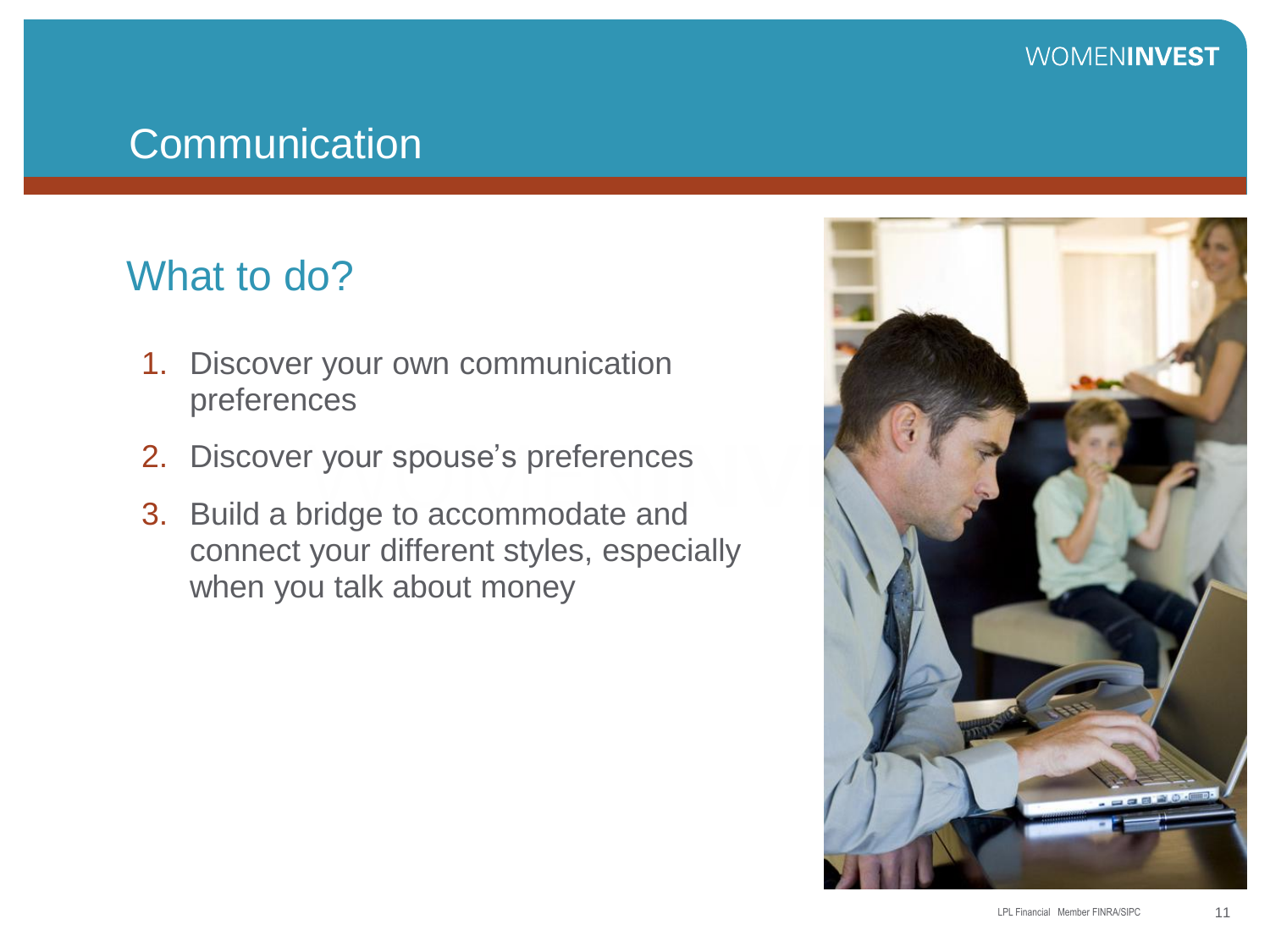## What Is Your Communication Style?

1. Please circle the communication preferences you would like your spouse to be aware of and remember. Only circle the ones that strongly apply to you.

| <b>Encourage my input</b>               | Slow down the pace<br>of communication | <b>Remember my need</b><br>to analyze  |  |
|-----------------------------------------|----------------------------------------|----------------------------------------|--|
| <b>Remember my need for</b>             | Use graphics and verbal                | Soften the tone of                     |  |
| control                                 | communications                         | communication                          |  |
| Allow me time to process<br>my response | <b>Be an active listener</b>           | Look for ways to minimize<br>the risks |  |
| Use logic, summaries and                | <b>Give direct answers;</b>            | <b>Expect me to ask you to</b>         |  |
| key points                              | get to the point                       | provide facts                          |  |

- 2. Think about how you would explain what you mean with each selection. What is difficult, what could be better, and what changes you would like to see.
- 3. Complete a simple statement of request: "When we talk about our finances, please remember my tendency to \_, and my need for \_\_\_\_\_\_\_\_\_\_\_\_\_\_\_\_\_\_\_\_\_\_\_.'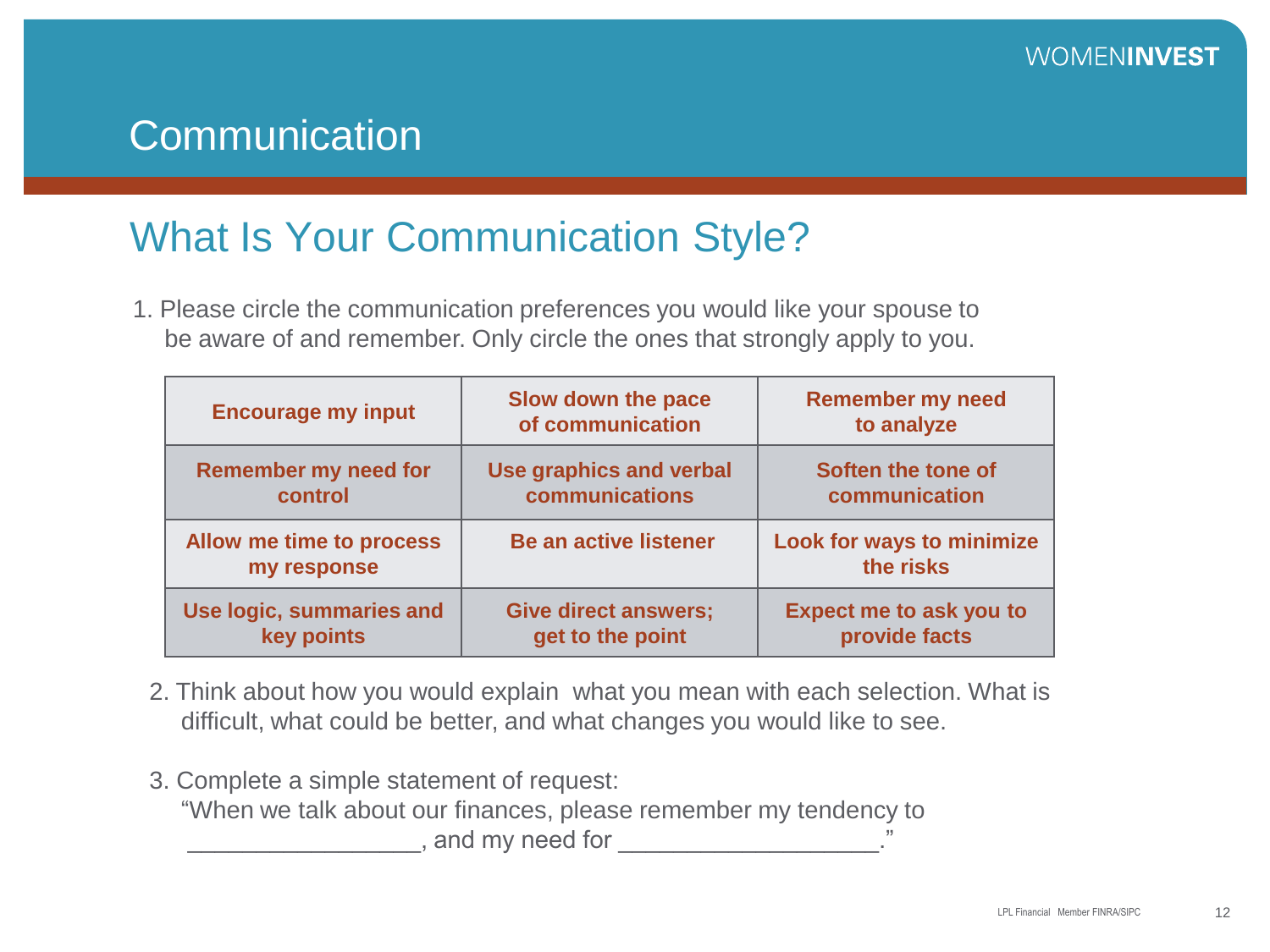## Plan Ahead for a Successful Meeting

EXAMPLE 1

| He said:<br>• Give me the details<br>• Allow me time to process,<br>remember I need time to analyze                                  | She said:<br>• Give me the facts and let's make<br>a decision                                                                                                                                                         |  |
|--------------------------------------------------------------------------------------------------------------------------------------|-----------------------------------------------------------------------------------------------------------------------------------------------------------------------------------------------------------------------|--|
| <b>Before they meet:</b>                                                                                                             | When they meet:                                                                                                                                                                                                       |  |
| He will get the detailed information with enough<br>advance time to process and analyze.<br>He will tell her how much time he needs. | She wants bullet point facts and a concise<br>overview of the main points.<br>She assumes he will be ready to make a<br>decision.<br>They agree they need to allow time to discuss<br>compromises when they disagree. |  |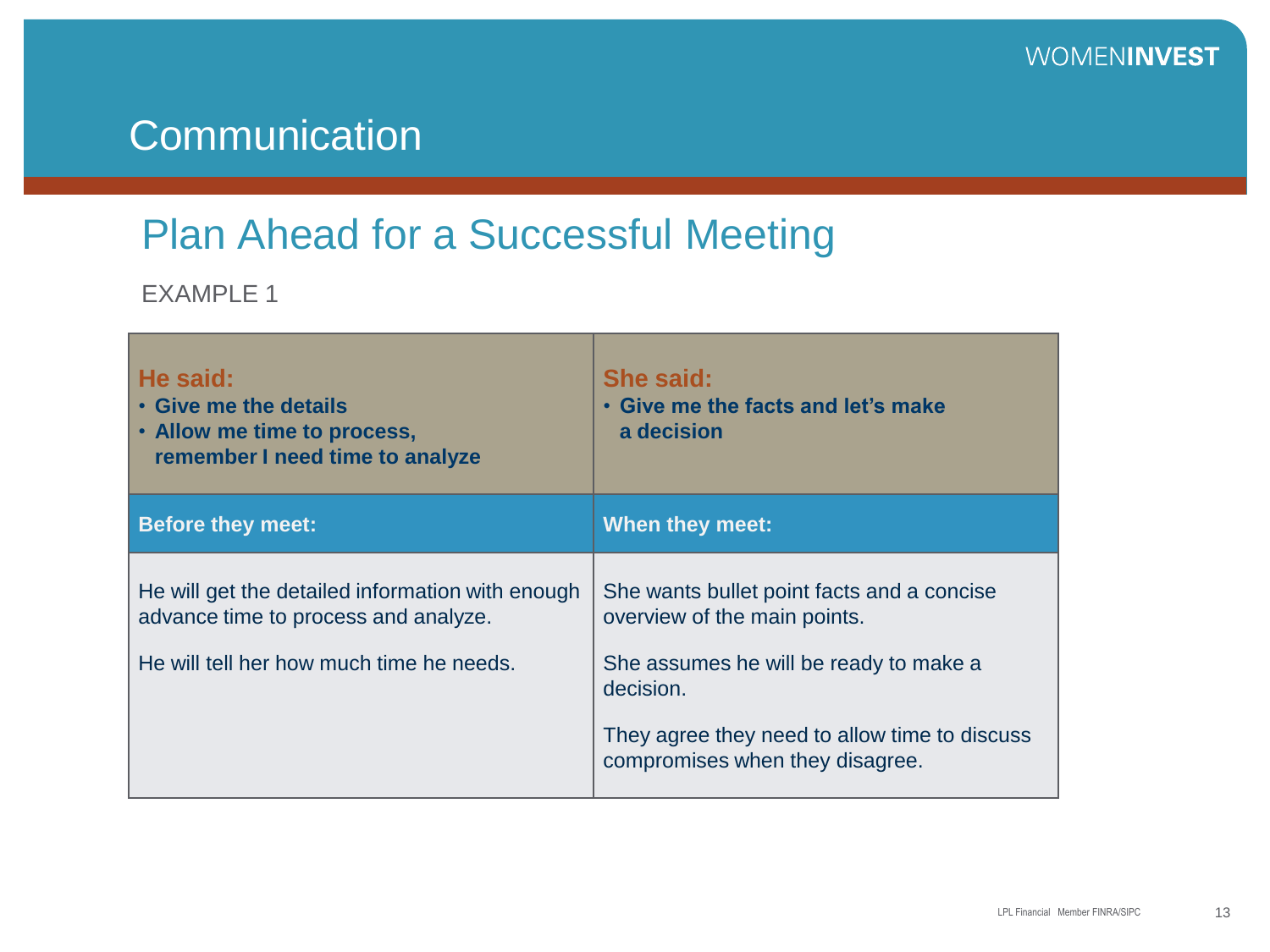## Plan Ahead for a Successful Meeting

EXAMPLE 2

| She said:<br>. Slow down and please don't raise<br><b>your voice</b><br>. I need to see my options                                                                    | He said:<br>. Get to the point quickly<br>. Let me know you are listening and that<br>you understand                                                                                                |
|-----------------------------------------------------------------------------------------------------------------------------------------------------------------------|-----------------------------------------------------------------------------------------------------------------------------------------------------------------------------------------------------|
| <b>Before they meet:</b>                                                                                                                                              | <b>When they meet:</b>                                                                                                                                                                              |
| He will consider the options, not just his opinion<br>of what they should do.<br>She will make herself a list to consolidate her<br>questions, concerns and opinions. | He will try to slow down and not raise his voice.<br>She will be prepared to give him her bottom line<br>thinking, concerns and ideas.<br>They will review the options before making a<br>decision. |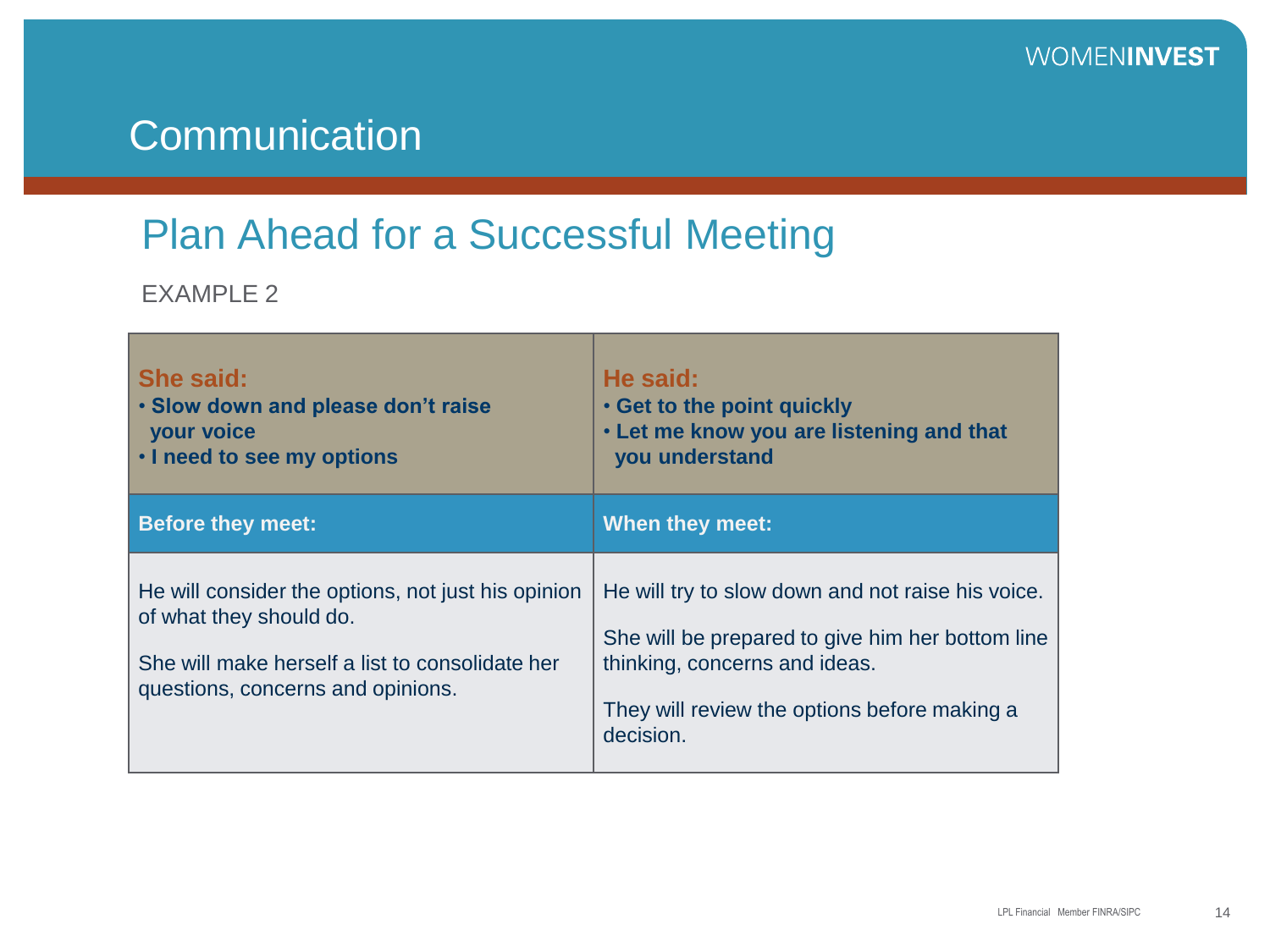#### Money History

What was your family's money story?

How did they talk about money? Spend money? Where did money come from?

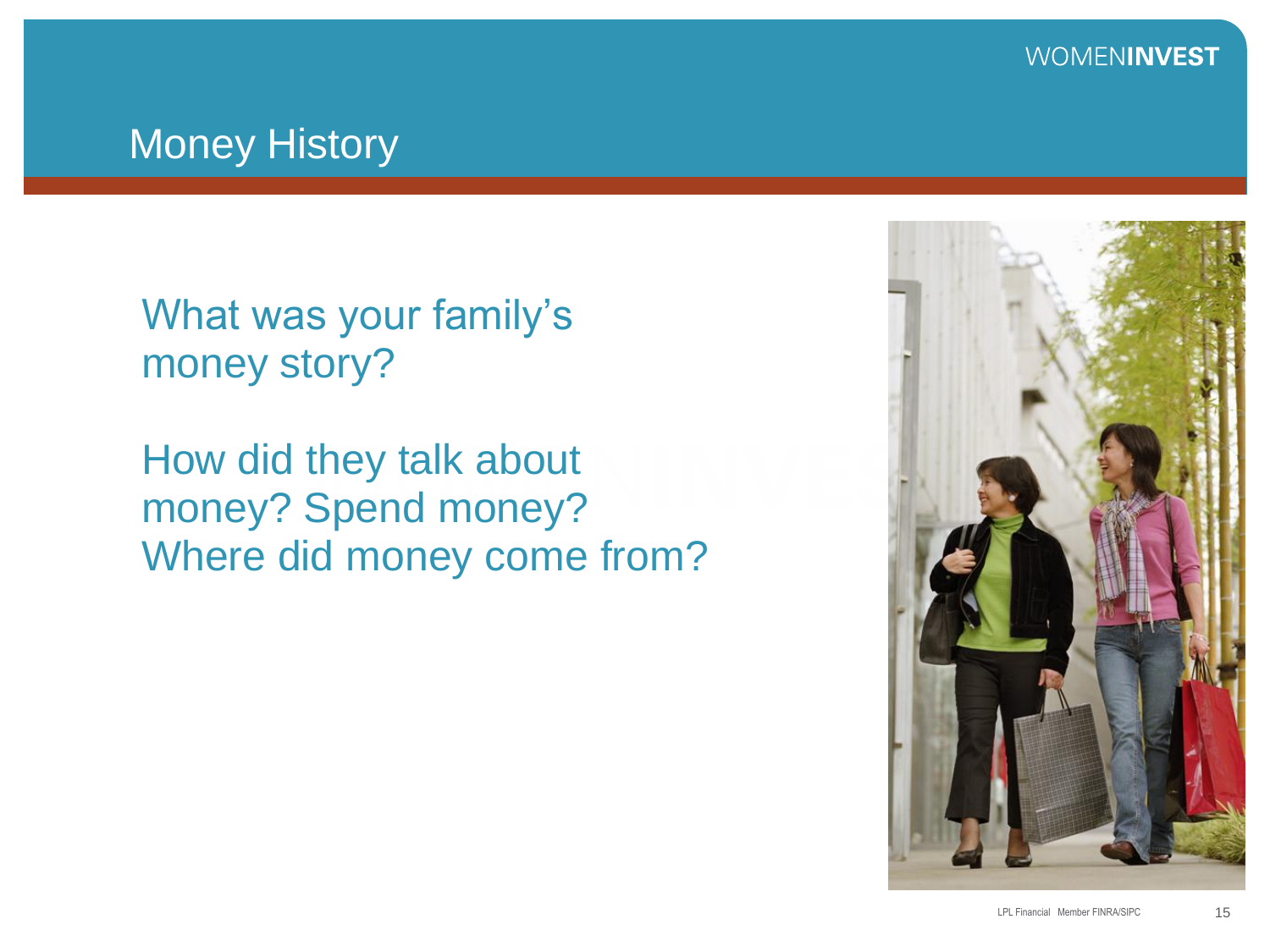#### Shared Beliefs and Values

 $\overline{\phantom{a}}$  , where  $\overline{\phantom{a}}$  , where  $\overline{\phantom{a}}$ 

 $\frac{1}{2}$ 

\_\_\_\_\_\_\_\_\_\_\_\_\_\_\_

 $\overline{\phantom{a}}$  , where  $\overline{\phantom{a}}$  , where  $\overline{\phantom{a}}$ 

## The purpose of money is:

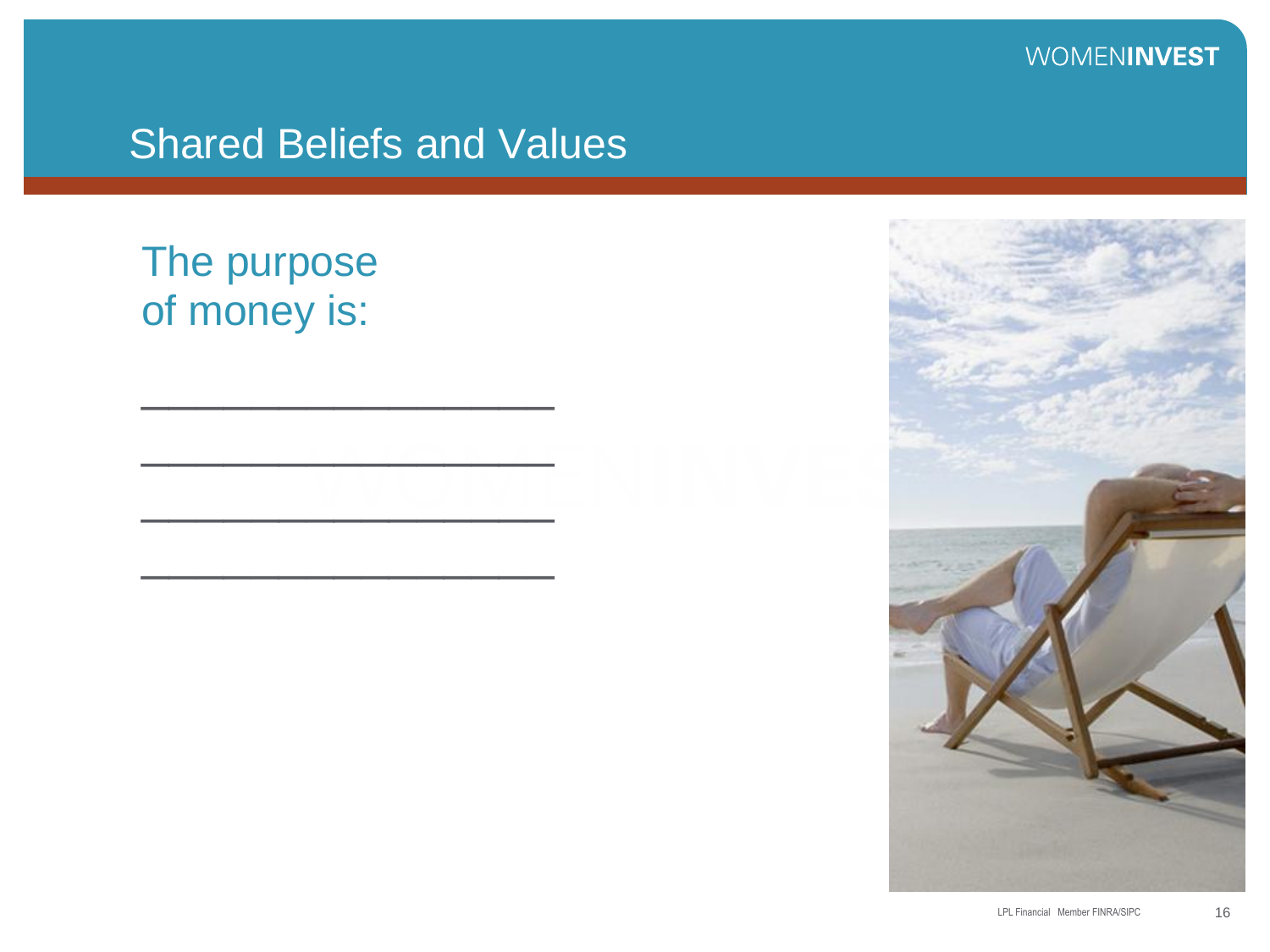#### Shared Beliefs and Values

#### What are your beliefs or values for each of these categories?

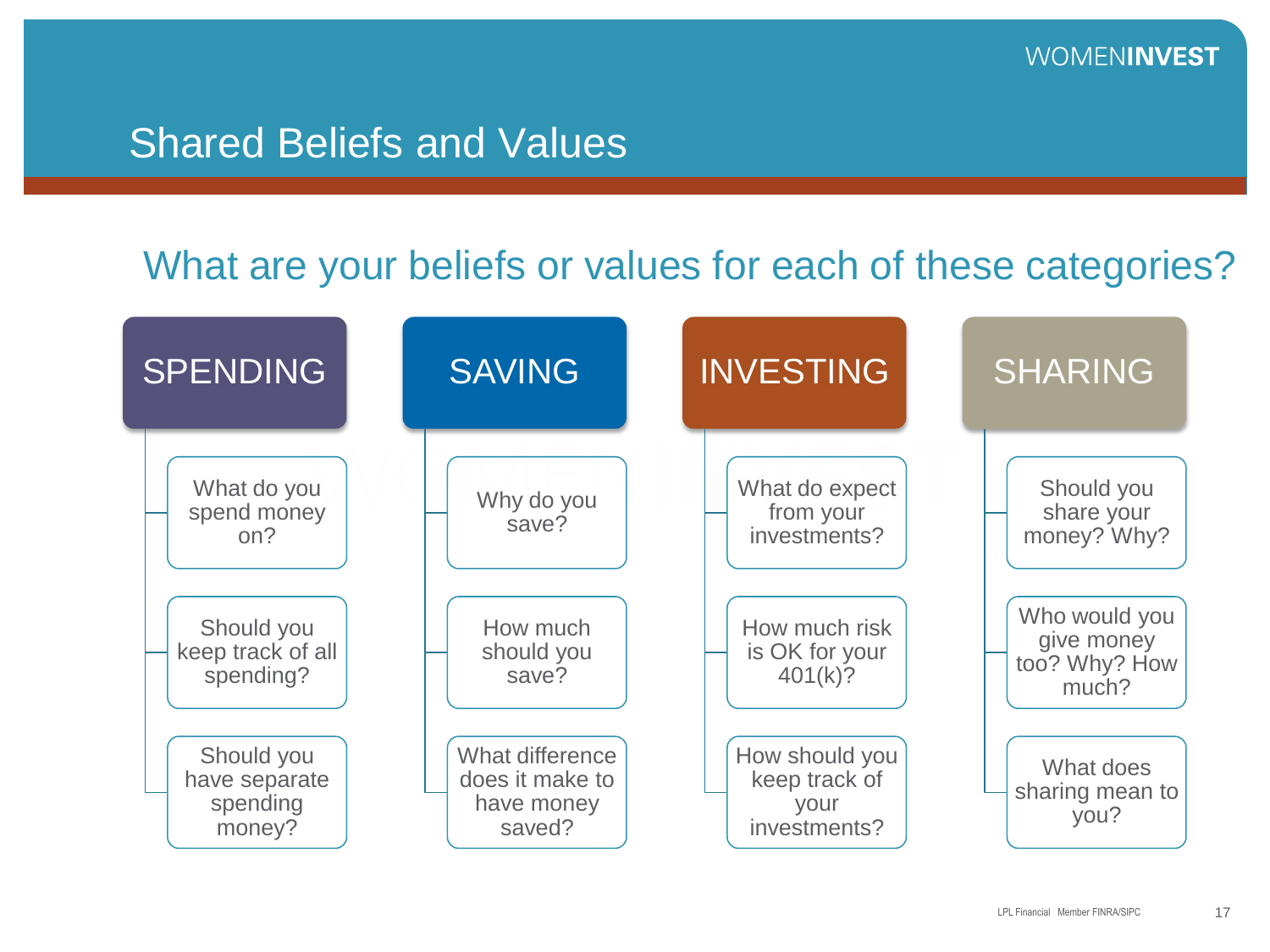#### Financial Agreements

Fill one of the trouble-causing gaps between married couples.

Provide written agreements clarifying intentions, responsibilities and expectations.

Give you a place to return to when your plans are not working.

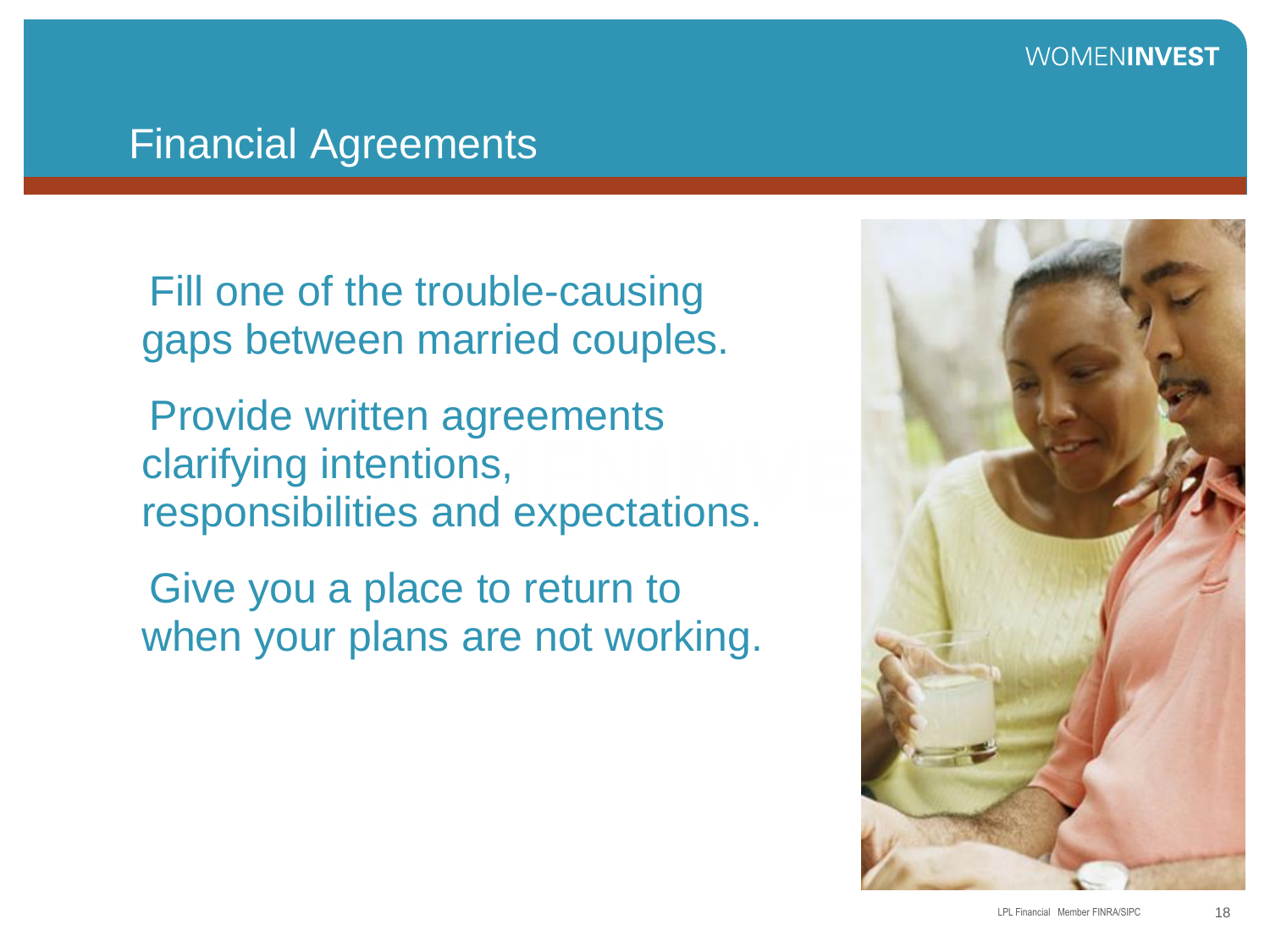## Financial Agreements

|                                      |              | <b>Not</b>  |                 | Topics where I think we agree are<br>strong. |
|--------------------------------------|--------------|-------------|-----------------|----------------------------------------------|
| <b>NAME</b>                          | <b>Agree</b> | <b>Sure</b> | <b>Disagree</b> |                                              |
| Monthly saving                       |              |             |                 |                                              |
| Fixed monthly expenses               |              |             |                 |                                              |
| <b>Retirement saving</b>             |              |             |                 |                                              |
| Education saving/expenses            |              |             |                 | Topics we should talk about.                 |
| Monthly joint entertainment          |              |             |                 |                                              |
| Children allowances                  |              |             |                 |                                              |
| Vacations                            |              |             |                 |                                              |
| Discretionary individual spending    |              |             |                 | Topics we need to find ways to agree.        |
| Financial help for adult children    |              |             |                 |                                              |
| Financial help for family<br>members |              |             |                 |                                              |
| Charitable giving/tithing            |              |             |                 |                                              |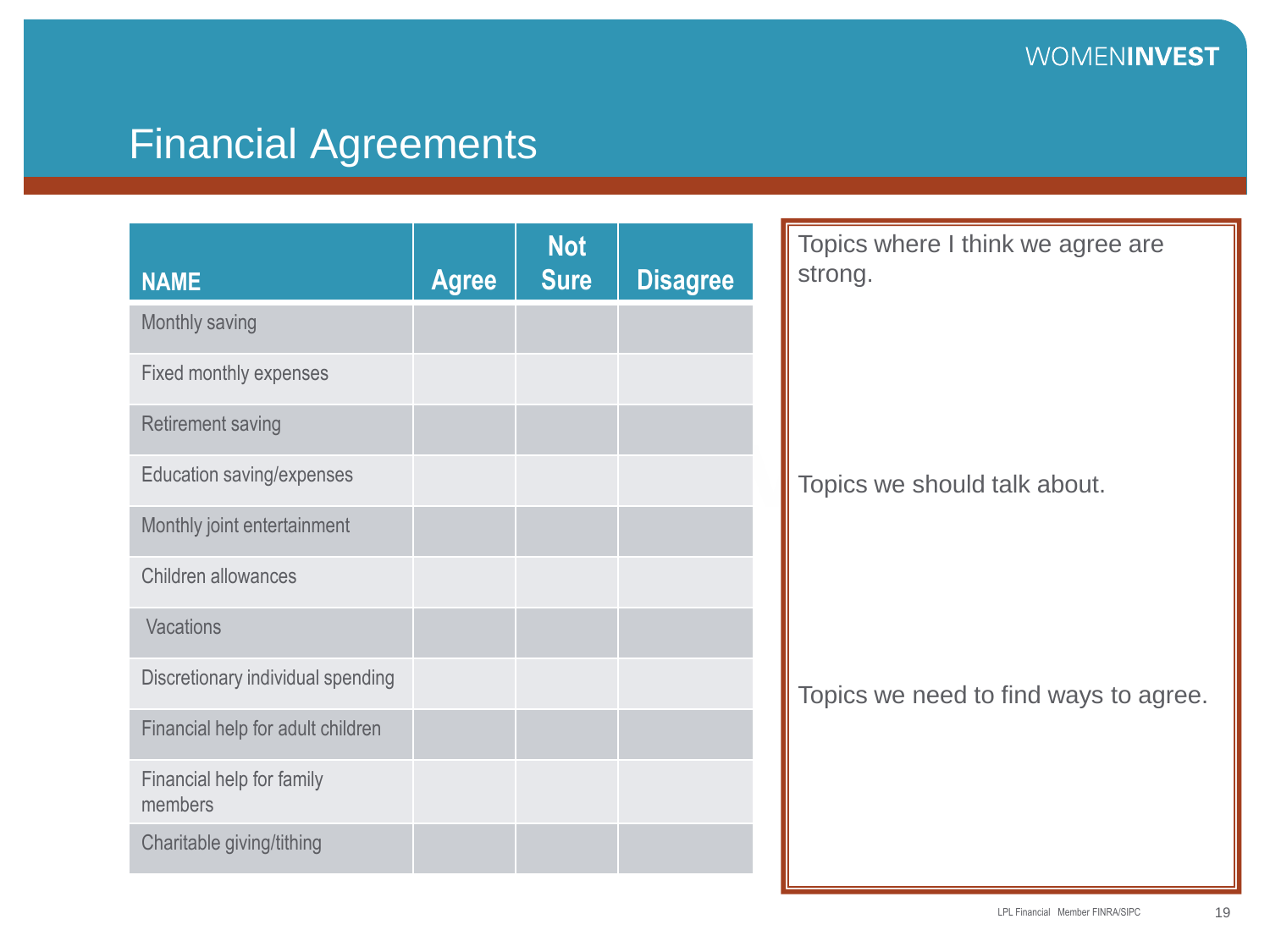#### Financial Agreements

#### Four Agreement Questions to Answer

- **What are we agreeing to do?**
- How will we put this agreement into action?
- How should we establish accountability to each other?
- What difference will it make in our lives if we are successful with this agreement?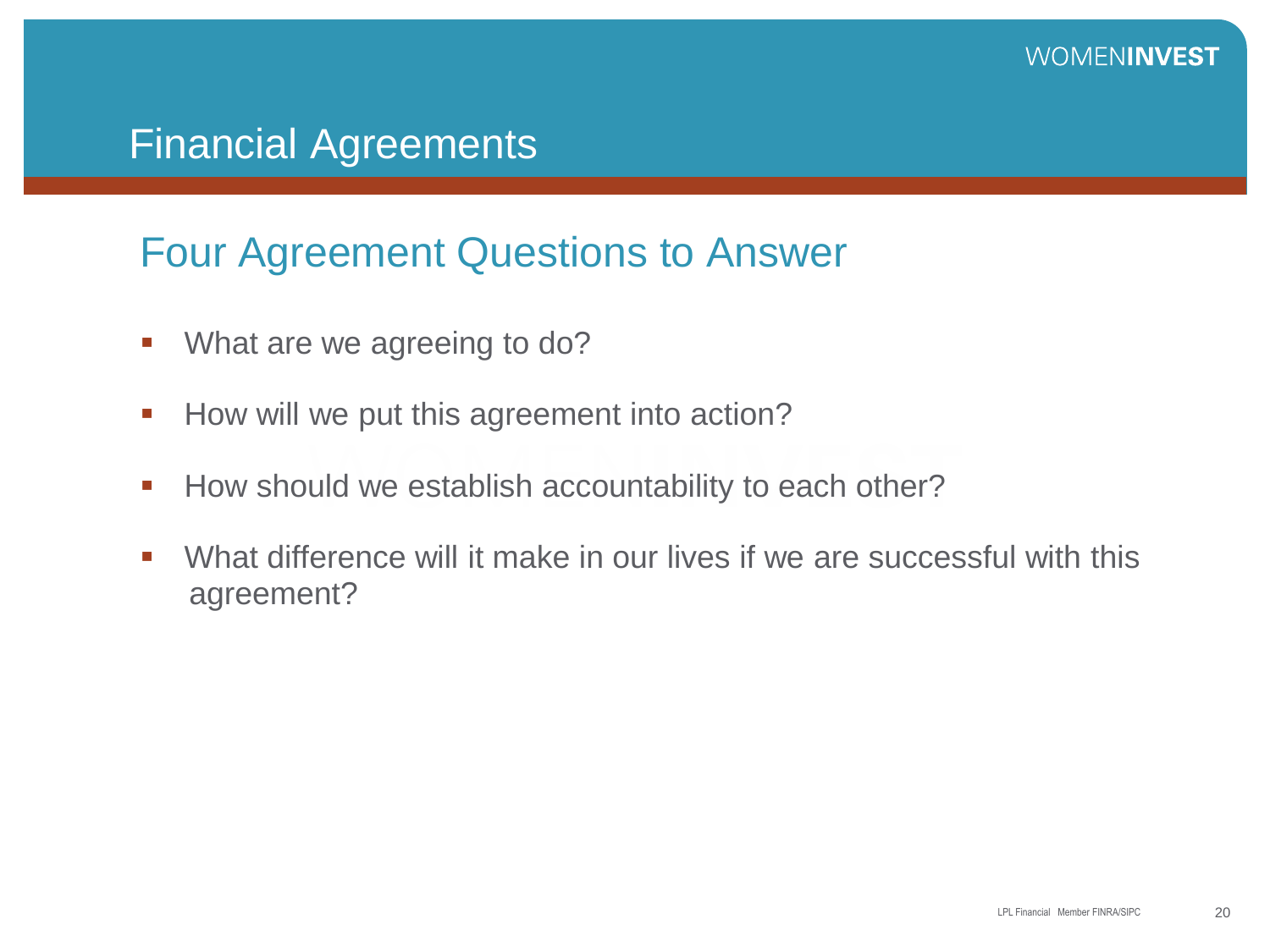#### When Life Happens

Use the three tools learned in *Romance and the Business of Life*

- **Communication Style**
- **Shared Values**
- **Financial Agreements**

to anchor you during the storms that can come with living a full life together.

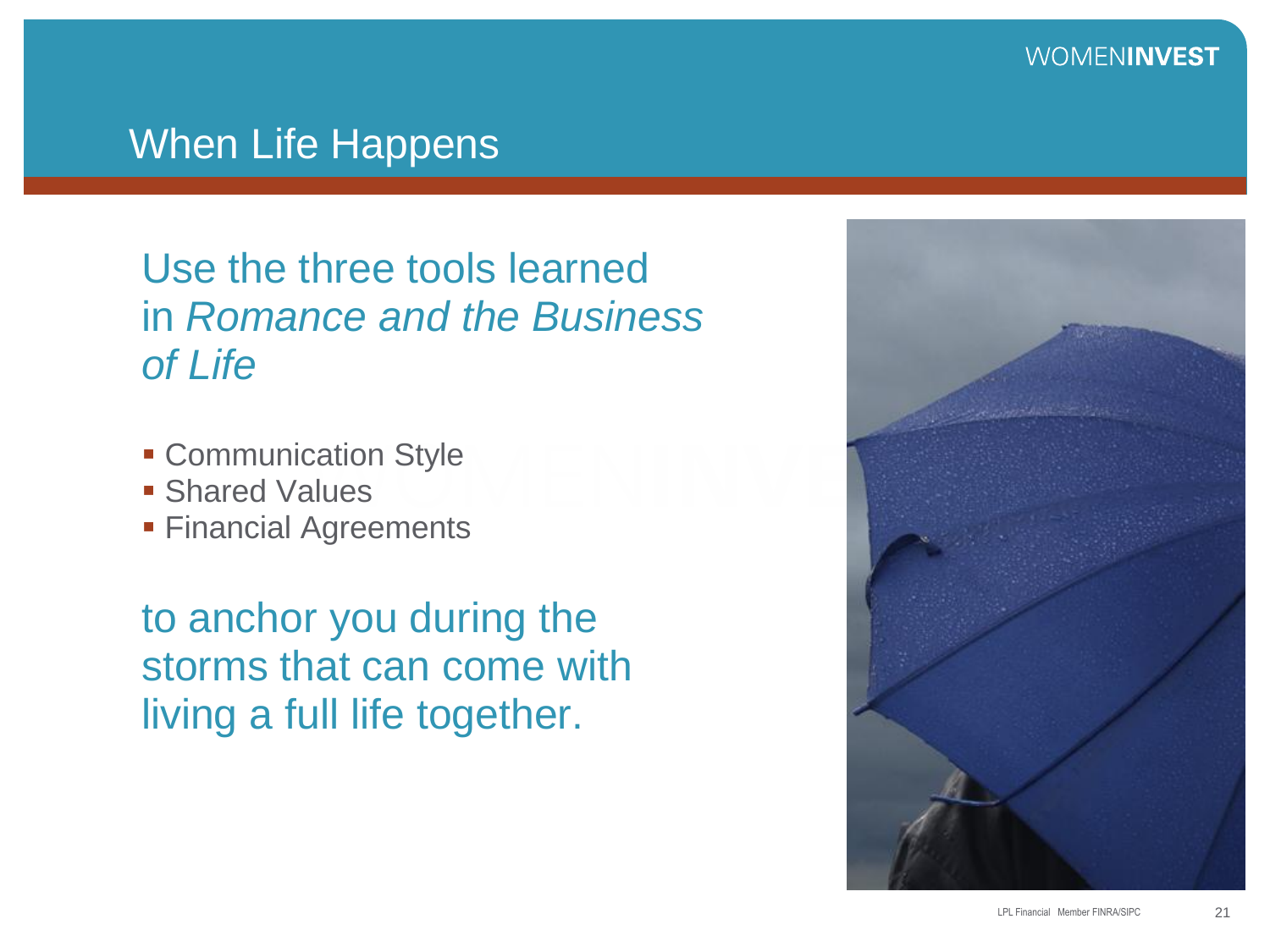

#### In Conclusion